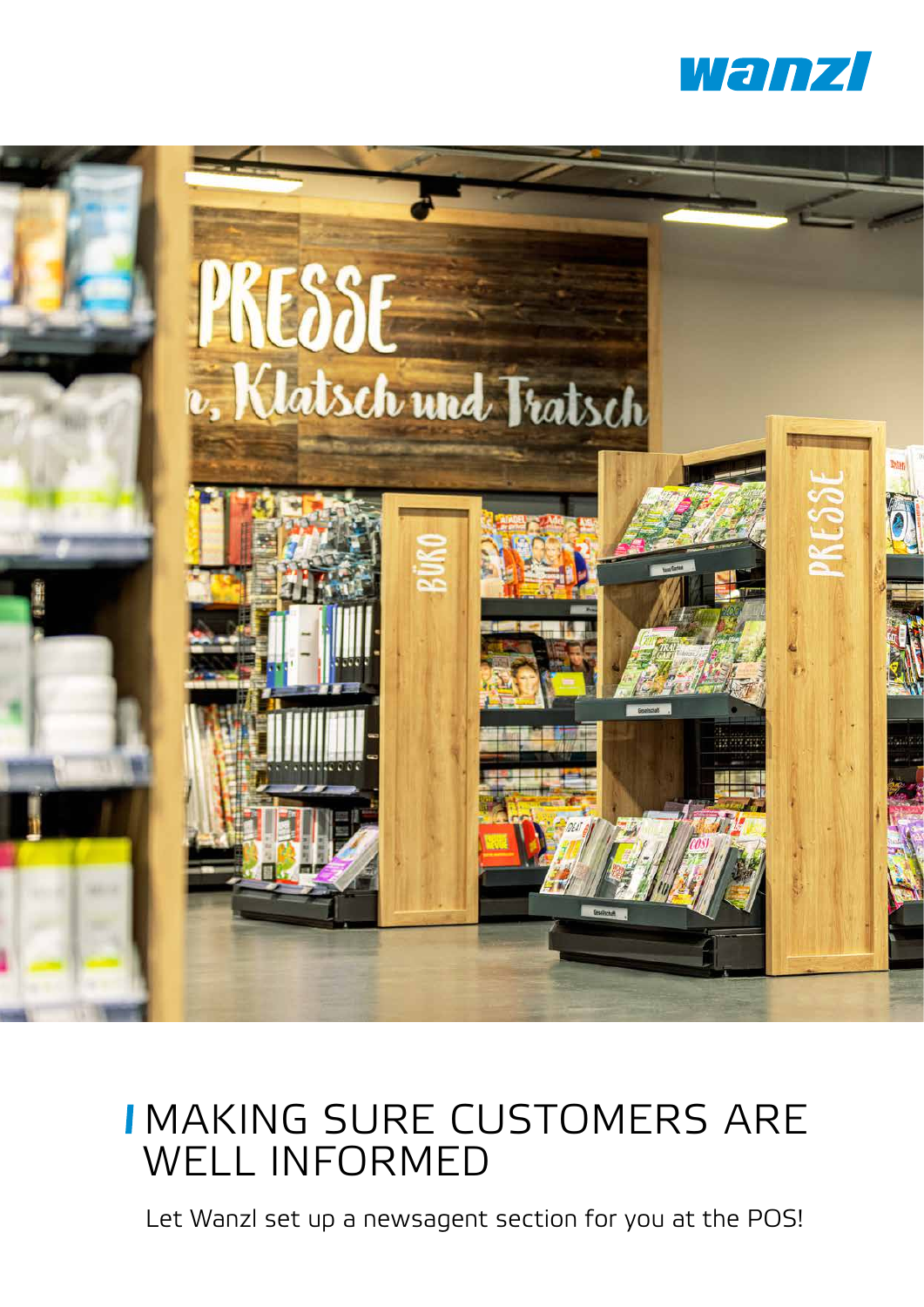# RECOMMENDED READING

## Premium placement for printed media.

**If** you take the sales productivity per square metre of different product groups in store as the benchmark, media publications appear in the top ten.

Why? They take up little space but achieve stable returns thanks to their fixed retail price.

If you want your regular customers to feel comfortable at your POS and successfully attract impulse buyers, you need the presentation of your print goods to be convincing and well organised.

Take advantage of our expertise: with solutions from Wanzl, store operators can turn their newsagent section into a true experience!







↑ CLEAR ORGANISATION IS KEY: Customers appreciate being guided quickly to the item they are looking for. If you can inspire them on the way, you can generate additional profit from impulse buys.

#### → TAKING EVERYTHING IN AT A GLANCE:

With flexible accessory solutions, Wanzl offers the perfect add-ons to its basic shelving system.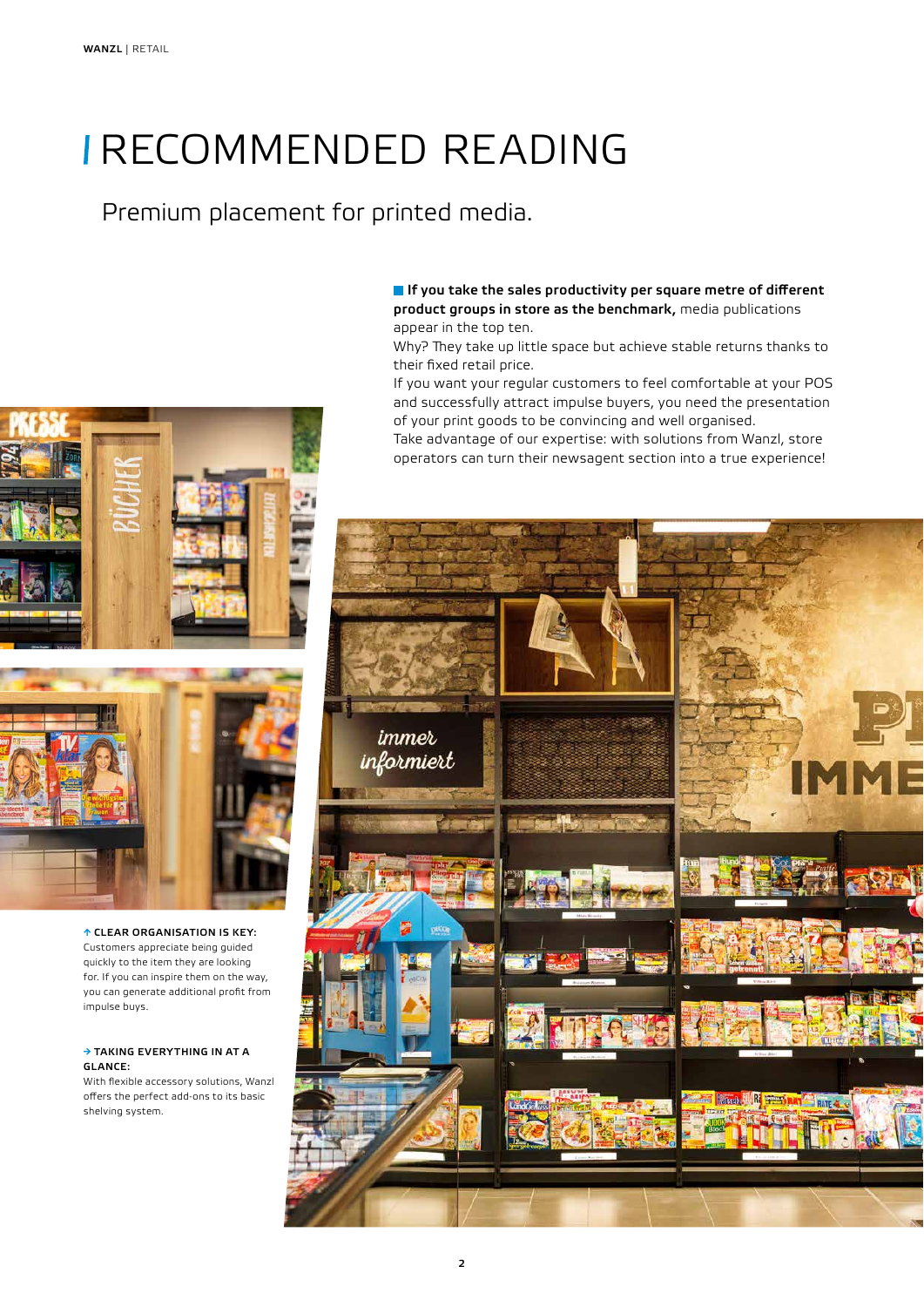→ MODERN, CLEAR ARRANGEMENT: With shop solutions from Wanzl, customers know at a glance where they are and where they want to go.



## *Your benefits – at a glance*

- · Optimum use of space
- · High degree of flexibility
- · Extensive range of accessories
- · Easy to assemble and rearrange



#### ← FINDING ITEMS QUICKLY PROMOTES CUSTOMER LOYALTY:

In busy stores, the newsagent section offers customers a chance to stop and reflect.

#### ↓ HAVING A WIDE RANGE ON OFFER HELPS CUSTOMERS STAY INFORMED:

Well structured arrangement of the printed media on the shelves ensures that every customer can find something that they are interested in.



### ↓ THE NEWSAGENT SECTION IS A FEEL-GOOD ZONE:

Customers who spend time in store picking their favourite print media will gladly return to pick up other items.